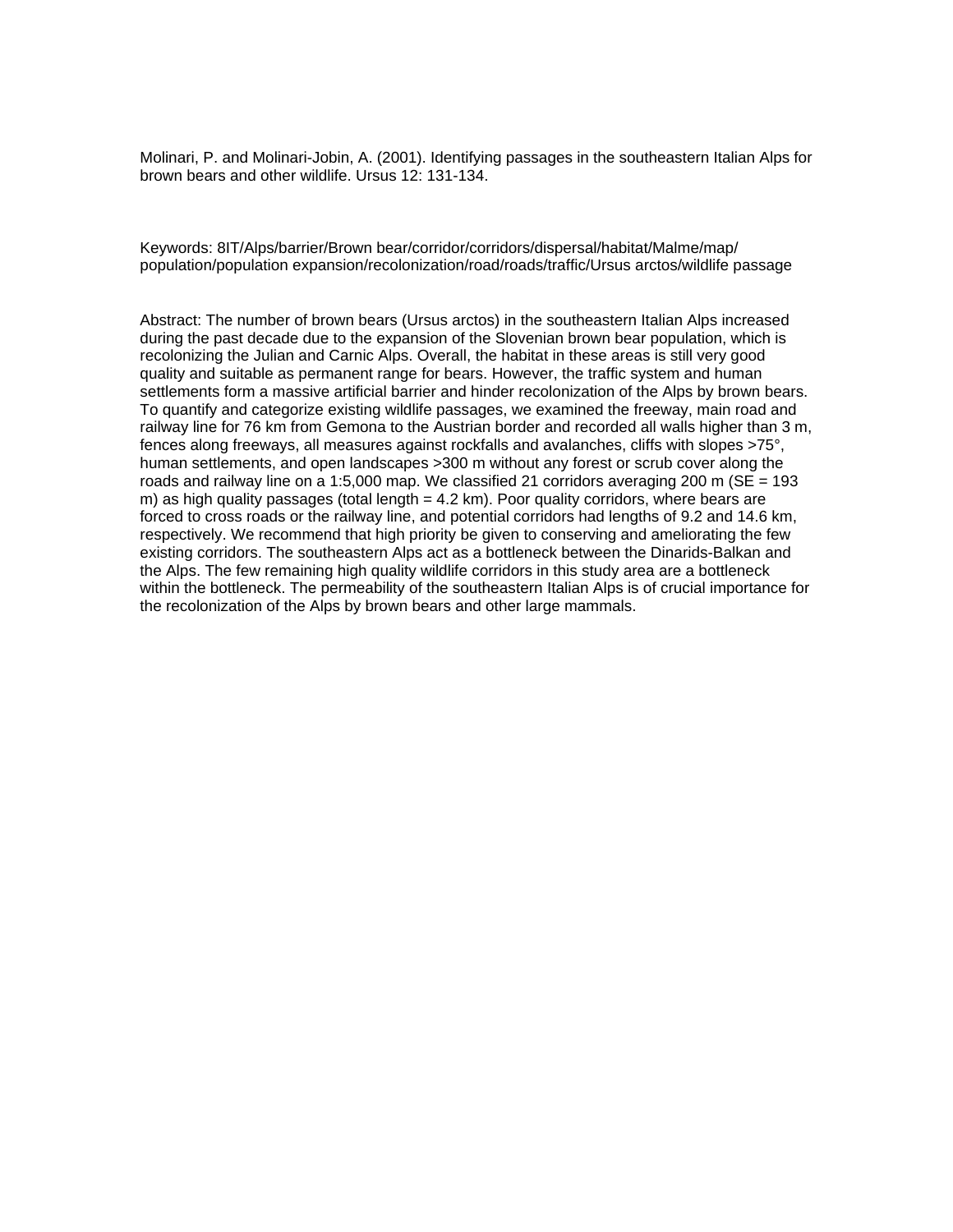## IDENTIFYING PASSAGES IN THE SOUTHEASTERN ITALIAN ALPS FOR BROWN **BEARS AND OTHER WILDLIFE**

PAOLO MOLINARI, University of Padova, Via Armando Diaz 90, 33018 Tarvisio, Italy, e-mail: paolo@progetto-lince-italia.it ANJA MOLINARI-JOBIN, Institute of Zoology, University of Bern, Baltzerstrasse 3, 3012 Bern, Switzerland, e-mail:

Abstract: The number of brown bears (Ursus arctos) in the southeastern Italian Alps increased during the past decade due to the expansion of the Slovenian brown bear population, which is recolonizing the Julian and Carnic Alps. Overall, the habitat in these areas is still very good quality and suitable as permanent range for bears. However, the traffic system and human settlements form a massive artificial barrier and hinder recolonization of the Alps by brown bears. To quantify and categorize existing wildlife passages, we examined the freeway, main road and railway line for 76 km from Gemona to the Austrian border and recorded all walls higher than 3 m, fences along freeways, all measures against rockfalls and avalanches, cliffs with slopes >75°, human settlements, and open landscapes >300 m without any forest or scrub cover along the roads and railway line on a 1:5,000 map. We classified 21 corridors averaging 200 m ( $SE = 193$  m) as high quality passages (total length = 4.2 km). Poor quality corridors, where bears are forced to cross roads or the railway line, and potential corridors had lengths of 9.2 and 14.6 km, respectively. We recommend that high priority be given to conserving and ameliorating the few existing corridors. The southeastern Alps act as a bottleneck between the Dinarids-Balkan and the Alps. The few remaining high quality wildlife corridors in this study area are a bottleneck within the bottleneck. The permeability of the southeastern Italian Alps is of crucial importance for the recolonization of the Alps by brown bears and other large mammals.

Ursus 12:131-134

Key words: Alps, barrier, brown bear, dispersal, expansion, Italy, Ursus arctos, wildlife passage

Brown bears disappeared from most of the Alps in the  $19<sup>th</sup>$  and  $20<sup>th</sup>$  centuries. One population, no longer viable, still survives in the Trentino. Individual bears always immigrated into the southeastern Alps from the adjacent Dinaric Mountains, where a healthy bear population survived (B. Gutleb, P. Molinari, M. Adamic, 1997, Did the brown bear ever disappear from the eastern Alps?). The southeastern Italian Alps are a key wildlife passage between the Balkans and the Alps for brown bears recolonizing the Alps (Schröder 1992, Molinari 1994, Perco 1994). The Tarvisiano in particular, with the lowest elevation passes, is a key crossing spot for animals that migrate or disperse long distances (Molinari 1998).

There are no natural biogeographical barriers between the Alps and the Balkans. Overall, the habitat in these areas is very good quality and suitable as permanent range for bears. During the past decade, the number of brown bears in the southeastern Italian Alps increased due to a reduction in hunting in Slovenia since the early 1990s (M. Adamic, University of Ljubljana, Ljubljana, Slovenia, personal communication, 1997). However, traffic and human settlements form a massive artificial barrier that hinders the recolonization of the Alps by brown bears. This reduces the number of bears that could migrate to the Alps to a few individuals that overcome this obstacle only by chance.

The purpose of this study was to evaluate currently existing wildlife passages with special reference to brown bears, to quantify and categorize the different passages and barriers, and to propose conservation measures.

### STUDY AREA

This study was conducted in the southeastern Italian

Alps in the main valley from Gemona to the Austrian border (Fig. 1.). The valley bottom is heavily developed and includes a freeway with 2 lanes in each direction, a main road with 1 lane in each direction, a railway line, and many human settlements.

The surrounding habitat was characterized by a remarkable variety of forests. Pure and mixed stands of fir (Picea abies), spruce (Abies alba), beech (Fagus sylvatica), pine (Pinus sylvestris, Pinus nigra), and larch (Larix decidua) represented the main species, which cover more than 60% of the mountain ranges. Deciduous forests with alder (Alnus spp.) and willow (Salix spp.) become more frequent southward until they become dominant. Roe deer (Capreolus capreolus), red deer (Cervus elaphus), chamois (Rupicapra rupicapra), and wild boar (Sus scrofa) are common. Large carnivores are represented by  $lynx$  ( $Lynx$ lynx) and a small brown bear population estimated at 5-10 individuals in the border region of Italy, Slovenia, and Austria (P. Molinari unpublished data).

#### **METHODS**

The study area was divided into 3 parts of approximately the same lengths: Val Canale, Canal del Ferro, and Moggio to Gemona (Fig. 1). The area south of Gemona is agricultural land unsuitable for bear migration. We followed 76 km of freeway and 84 km of main road (SS 13 Pontebbana, 72 km; SS Carnica, 12 km) on foot or by car, averaging 7 km/day. For long stretches, the railway line ran parallel to the main road; therefore, only 25 km of the railway line had to be analyzed separately. Along this traffic system (freeway, main road, and railway line), we recorded on a 1:5,000 map (±10 m) all natural and artificial barriers that could prevent bears from crossing the valley bottom from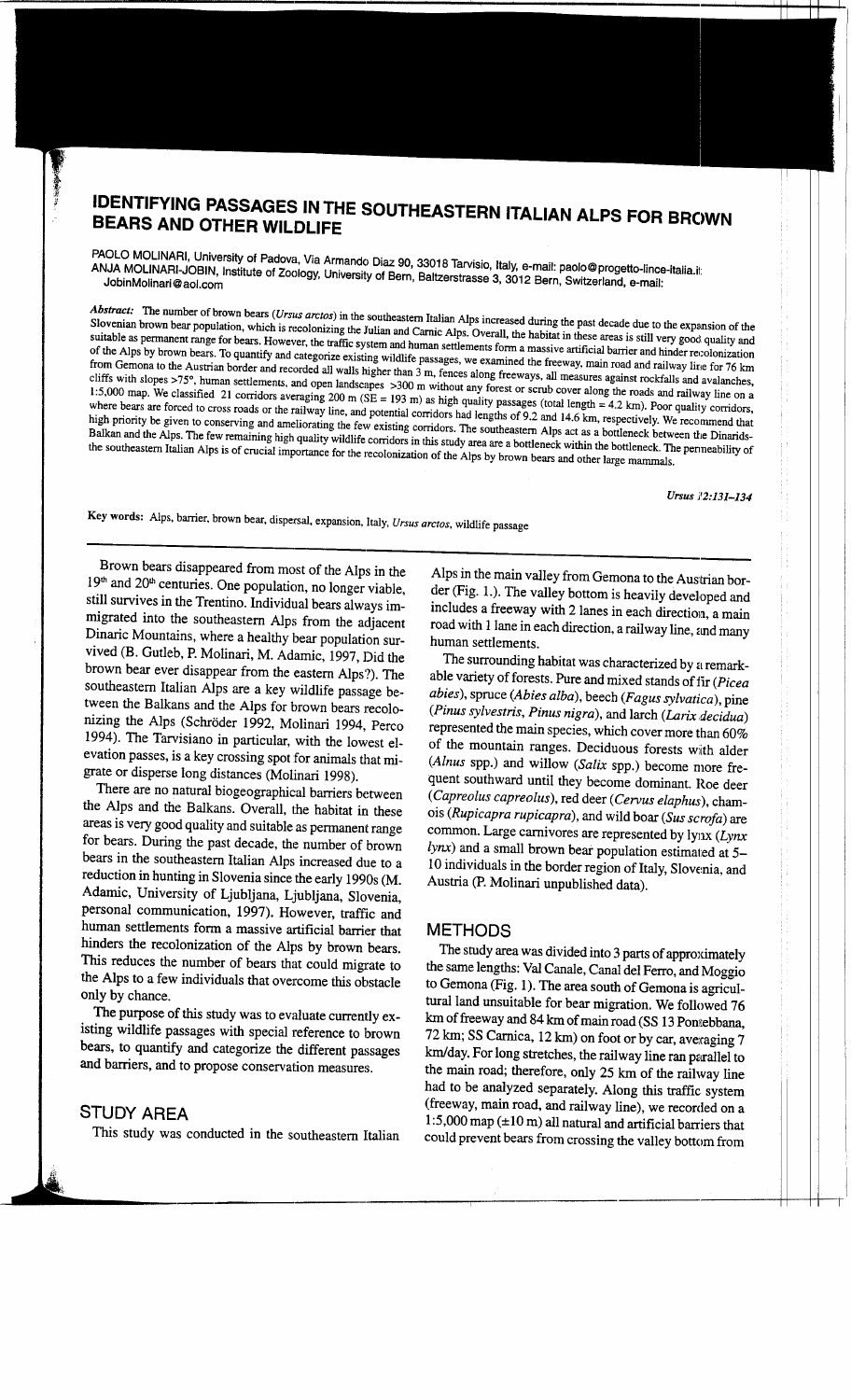

Fig. 1. Location of the study area and the traffic system in the southeastern Italian Alps.

east to west. All walls ≥3 m high, fences along freeways, all measures against rockfalls and avalanches, steep cliffs (>75°), human settlements, and open landscapes >300 m from forest or scrub cover were considered barriers.

All barriers were ranked according to the likelihood that a bear would cross them: (1) walls higher than 3 m, measures against rockfalls and avalanches, and steep cliffs were considered true barriers, (2) fences along freeways, human settlements, and open landscapes were considered potential barriers. Often barriers coincided; for instance a bear might cross the main road but find a barrier at the railway line. Sites absent of true barriers were defined as corridors. Corridors were ranked of high or poor quality or as potential corridors: a corridor was designated high quality if bears could cross the valley without crossing any traffic line (e.g. through tunnels or viaducts), and poor quality if no barrier was reported on any of the traffic lines, but bears ran the risk of getting hit by a car or train. An area was designated a potential corridor if a potential barrier (fences, human settlements, open landscapes) was reported on one or several traffic lines.

Special interest was given to the corridors used by red deer. They move great distances daily and seasonally and recolonized the Alps in the 1950s from the east as bears are doing today. Red deer occur in high numbers and their movements are well known.

#### **RESULTS**

Twenty-eight km (37%) of the traffic system remained along the valley bottom we studied as corridors for brown bears; 4.2 km were high quality corridors, and another 9.2 km were ranked as poor quality corridors (Table 1). On 14.6 km, a potential barrier existed on one or several traffic lines. The length of the high quality corridors ranged from 10 m in the Val Canale, a tunnel built especially as a wildlife passage, to a 550 m long viaduct over a natural riverbed in the stretch from Moggio to Gemona. In the Val Canale, we identified 11 high quality corridors with a mean length of 206 m ( $SE = 200$  m). In the Canal del Ferro and from Moggio to Gemona, we identified only 6 and 4 high quality corridors with mean lengths of  $192 \text{ m}$  $(SE = 184 \text{ m})$  and 193 m  $(SE = 239 \text{ m})$ , respectively.

The length of the poor quality corridors ranged from 20 to 900 m. Poor quality corridors were most frequent in the Val Canale( $\bar{x}$  =341m; SE = 269 m; n = 14). In the Canal del Ferro and from Moggio to Gemona we found 14 and 6 poor quality corridors with mean lengths of 238 m (SE = 205 m) and 178 m (SE = 193 m), respectively.

Considering only passages where bears encountered no barrier (high and poor quality), the 76-km freeway with passages along 33 km was more permeable for bears than the 72-km main road with passages along 14 km. The most important barriers were (1) human settlements, be-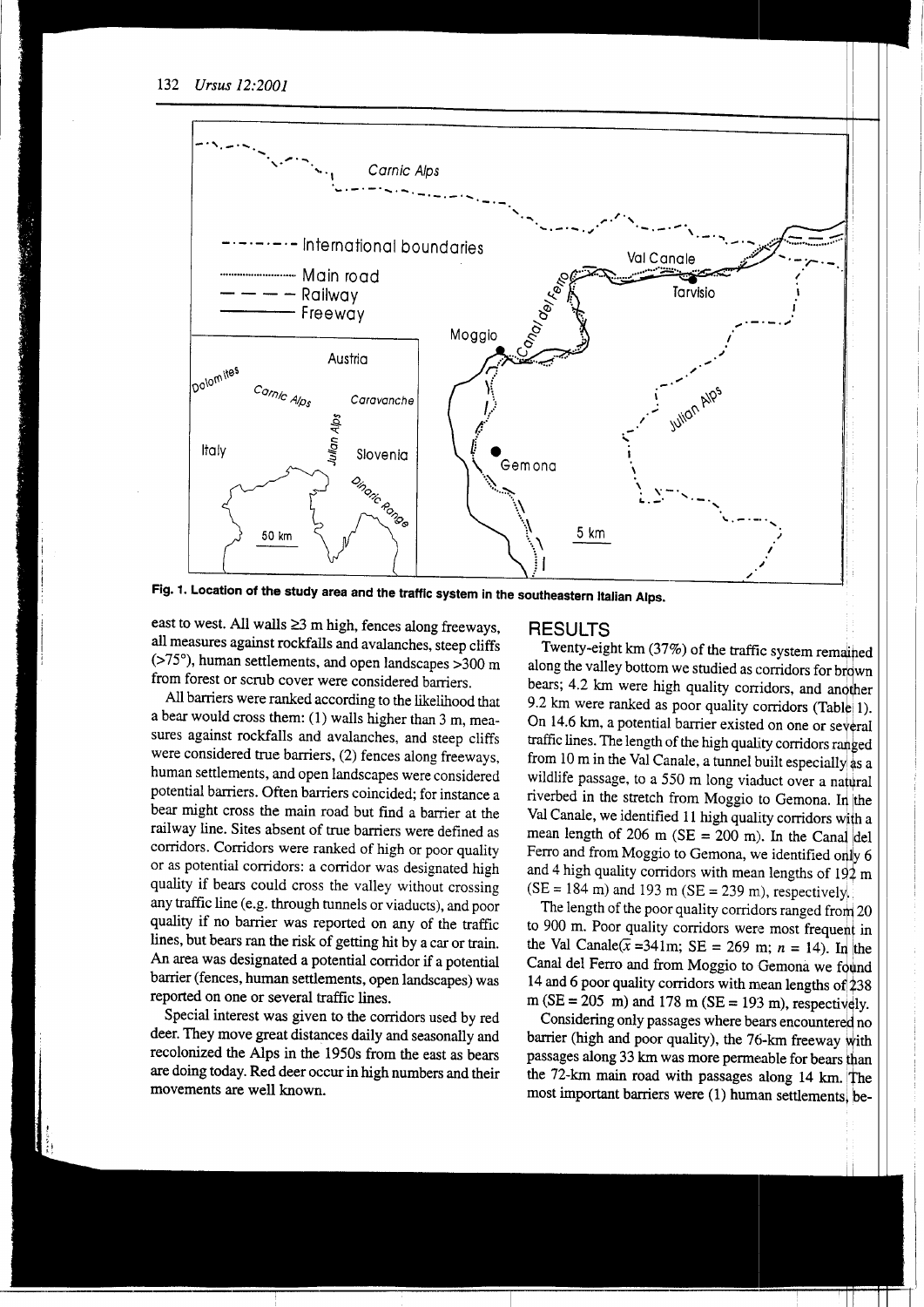| Area            | Total length<br>(km) | High quality<br>km(%) | Poor quality<br>km(%) | Potential<br>km(%) | Total<br>km(%) |  |
|-----------------|----------------------|-----------------------|-----------------------|--------------------|----------------|--|
| Val Canale      | 29                   | 2.27(7.8)             | 4.78(16.5)            | 9.40(32.4)         | 16.45(56.7)    |  |
| Canal del Ferro | 23                   | 1.15(5.0)             | 3.33(14.5)            | 2.55(11.1)         | 7.03(30.6)     |  |
| Moggio-Gemona   | 24                   | 0.77(3.2)             | 1.07(4.5)             | 2.60(10.8)         | 4.44(18.5)     |  |
| Total           | 76                   | 4.19(5.5)             | 9.18(12.1)            | 14.55(19.1)        | 27.90(36.7)    |  |

Table 1. Length of corridors in the 3 parts of the study area in the southeastern Alps of Italy in 1997. See text for definitions of corridors.

cause they stretch over long distances, and (2) walls higher than 3 m, and (3) measures against rockfall and avalanches. because they were impermeable. Natural barriers consisting of steep cliffs were especially common in the Canal del Ferro.

As confirmed by snowtracking and direct observations, red deer frequently used all corridors of high quality to cross the valley. However, where they had to cross a traffic line (poor quality corridor), they ran a high risk of being hit by a car or train, as demonstrated by the average of 49 red deer traffic mortalities/year for the last 10 years. Red deer use of the potential corridors has never been reported.

#### **DISCUSSION**

The return of the brown bear to the Alps depends on its acceptance by people, favorable habitat, and especially on corridors through which to immigrate. There are, however, 3 obstacles for bears that hinder their return to the Alps: the Osimo freeway from Trieste to Ljubljana, the traffic system analyzed in this study, and the Brenner freeway from Verona to Innsbruck. Brown bears are thought to be common northwest of the Osimo freeway (Adamic 1994). Few bears are known to have reached and tried to cross the traffic system in our study area; however, no bear has yet reached the Brenner freeway. Therefore, for the colonization of the Alps, the traffic system we analyzed, where 37% (28 km) remained available as corridors, is of great importance. However, this 37% has to be interpreted cautiously: it consists of 3 different types of corridors. The high quality corridors are only 4.2 km long (5.5%). Poor quality corridors, where bears are forced to cross roads or the railway line, and potential corridors have a length of 9.2 and 14.6 km, respectively. The significance of potential corridors is difficult to evaluate. Bears might be able to pull down or climb a fence, but they may prefer to turn back or to search for alternatives. There are only 3 anecdotal observations of brown bears trying to cross the valley: twice brown bear tracks turned back when they arrived at one of the tunnels of 10 m width designed especially as wildlife passages, and once a bear tried to cross the main road close to a tunnel, but was killed by a car. The behavior of bears varies individually, depending on their experiences. Some individuals have been known to climb high fences or walls frequently to cross a freeway and do not avoid human settlements, whereas others systematically avoid these areas (P. Kaczensky, Munich Wildlife Society, Munich, Germany, personal communication, 1997).

l.

The Val Canale, where 80% of the red deer that cross the traffic system traverse, could become as important a migration route for large carnivores as for red deer. It is also in this part of the study area where the highest number of corridors occur: 11 (52%) high quality corridors and 14 (41%) poor quality corridors. The high quality corridors are frequently used by red deer. The high number of red deer hit by cars and trains shows the importance, but also the danger, of the poor quality corridors.

#### **MANAGEMENT IMPLICATIONS**

There is a high risk that the corridors still existing will be destroyed, especially in the Val Canale, because these valley bottoms are potential construction sites. Natural riverbeds crossing the traffic lines were used by red deer, wild boar, and probably brown bears. Efforts should therefore be made to protect these riverbeds. High priority should be given to the conservation and amelioration of the few existing corridors of high quality. A mean of 49 red deer and 28 roe deer were killed annually during the last decade when they crossed the valley using poor quality corridors. This shows the urgent need to provide some kind of crossing aid. However, the 10-m wide by 20–30 m long tunnels built for wildlife are hardly ever used. Furthermore, measures against avalanches and rockfalls could easily be ameliorated so that wildlife may overcome this barrier.

The southeastern Alps act as a bottleneck between the Dinarids-Balkan and the Alps. The 5.5% of the valley bottom described by us as high quality wildlife corridors is a bottleneck within the bottleneck. The number and length of corridors necessary for bears to colonize a new area is unknown. Future efforts should therefore aim at gaining more data on migration dynamics of bears. Of crucial importance for the recolonization of the Alps by brown bears and other large mammals is the permeability of the southeastern Italian Alps.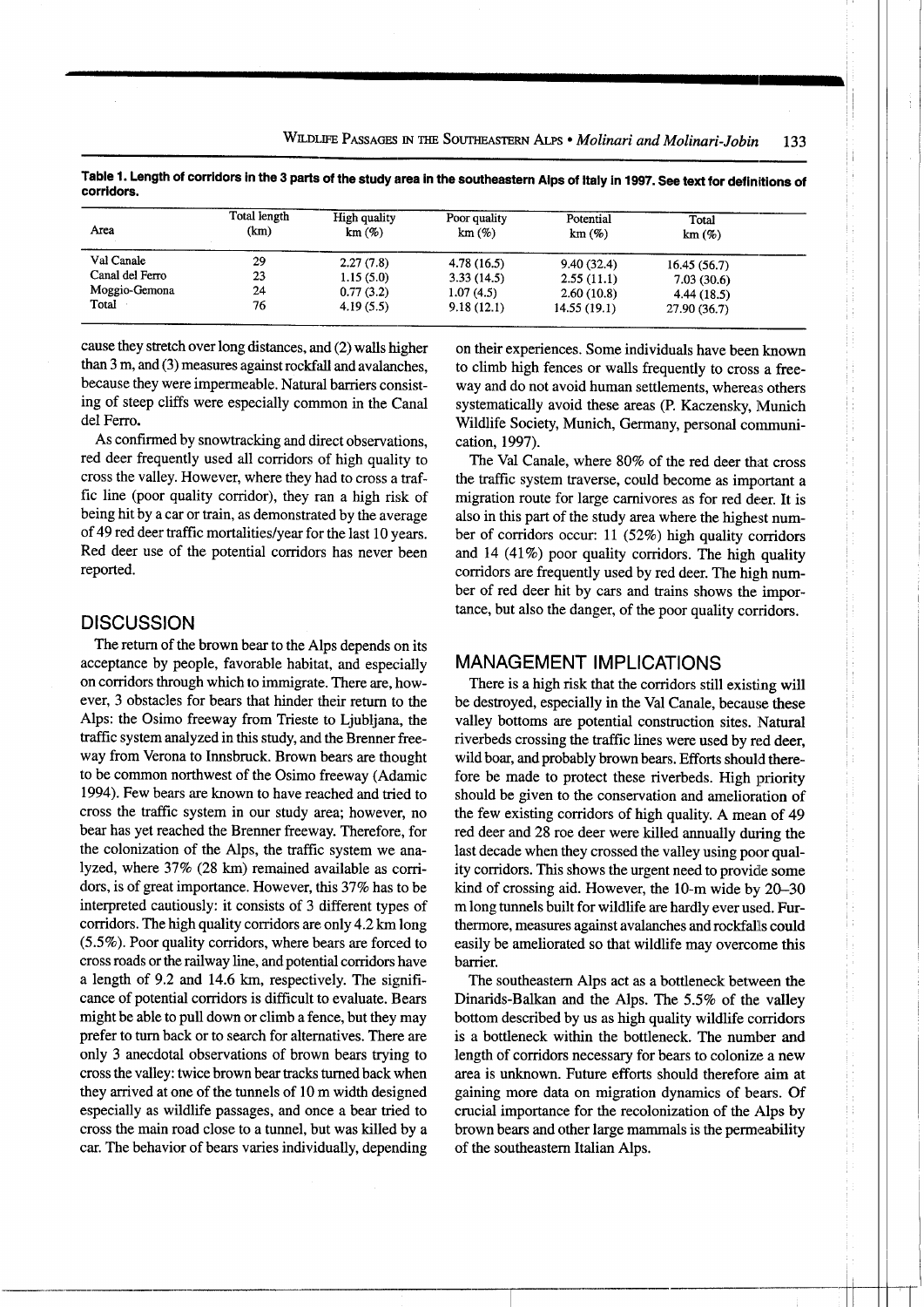#### **ACKNOWLEDGMENTS**

We thank all foresters, game wardens, and hunters for their help during fieldwork and valuable discussions. namely C. Vuerich and P. De Martin, besides L. Autischer, F. Buzzi, M. Corradin, S. Di Bernardo, T. Ferro, H. Haring, M. Martinschitz, G. Molinari, and G. Plessin. The manuscript was improved through comments made by U. Breitenmoser, V. Guberti, and 2 unknown referees. The study was funded by WWF (World Wildlife Fund) Italy.

### **LITERATURE CITED**

ADAMIC, M. 1994. Evaluation of the possibilities for natural spreading of brown bear (Ursus arctos L.) towards the Alps, directions of main migration corridors and disturbances in their functioning. Pages 145-158 in M. Adamic, editor. Atti

del convegno L'orso bruno nelle regioni di Alpe Adria. Tiskarna Plesko, Rozna dolina, Ljubljana, Slovenia.

MOLINARI, P. 1994. Dinamica e prospettive della micropopolazione di Orso bruno nel Tarvisiano. Pages 173-178 in M. Adamic, editor. Atti del convegno L'orso bruno nelle regioni di Alpe Adria. Tiskarna Plesko, Rozna dolina, Liubliana, Slovenia. (In Italian.)

. 1998. The lynx in the Italian south-eastern Alps. Hystrix 10:55-64.

- PERCO, F. 1994. La ricolonizzazione dell'Orso (Ursus arctos) nella regione Friuli-Venezia-Giulia. Pages 159-165 in M. Adamic, editor. L'orso bruno nelle regioni di Alpe Adria. Tiskarna Plesko, Rozna dolina, Ljubljana, Slovenia. (In Italian.)
- SCHRÖDER, W. 1992. Bärenschutz in den Alpen. Positionspapier Wildbiologische Gesellschaft München, Oberammergau, Germany. (In German.)